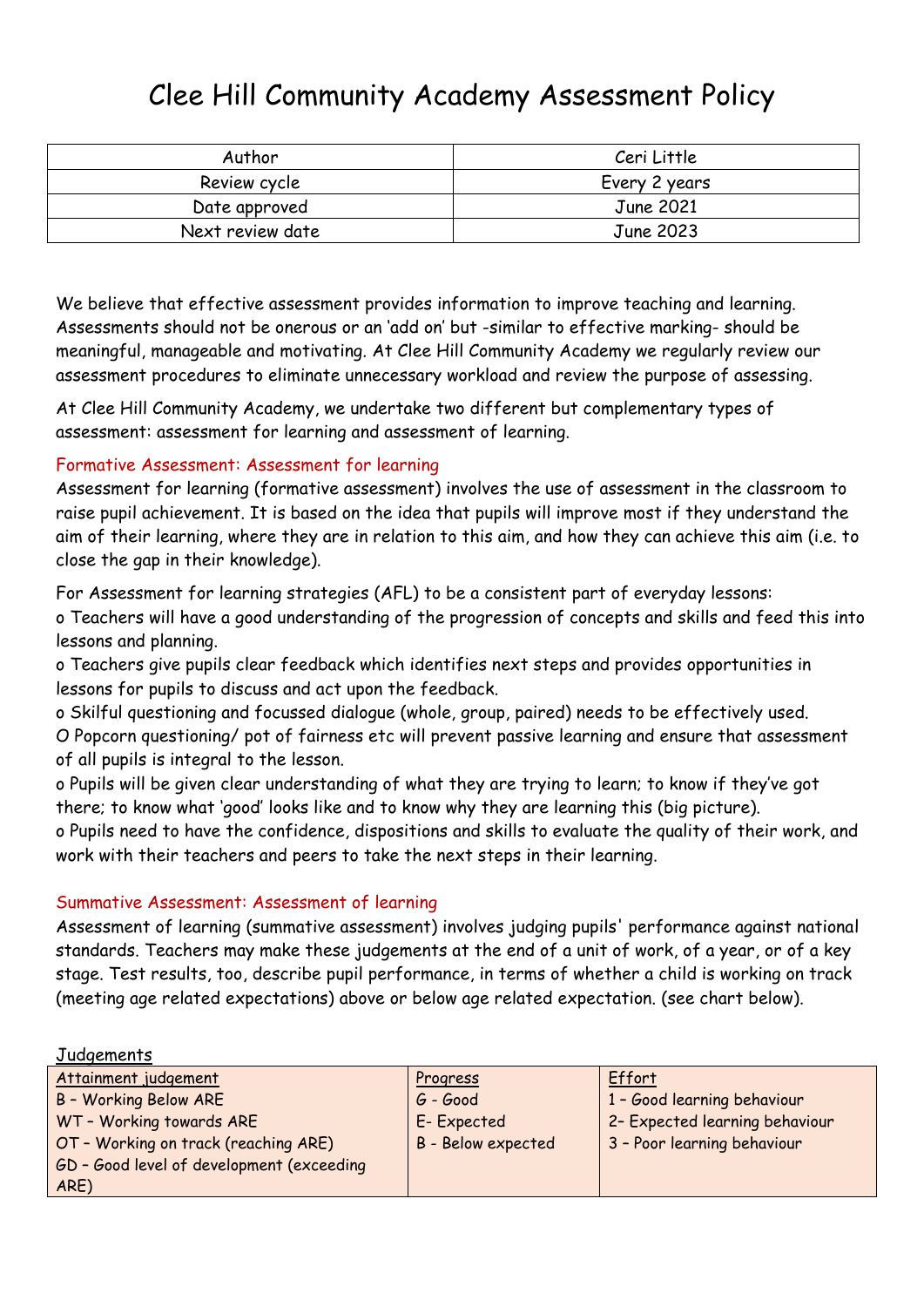If a child is working significantly below their age related expectations, this will be shown with the year group in front of the judgement. For example, a Year 6 child, within just below the expectations for a child in year 4, will be graded 4WT.

## **Objectives**

The objectives of assessment in our school are:

- to enable our children to demonstrate what they know, understand and can do in their work.
- to help our children recognise the standards to aim for, and to understand what they need to do next to improve their work.
- to allow teachers to plan work that accurately reflects the needs of each child.
- to provide regular information for parents and carers that enables them to support their child's learning.
- to provide the headteacher and governors with information that allows them to make judgements about the effectiveness of the school.

## Responsibilities

Children will:

- Engage in class so that they are always aware of what they are learning and how their learning will be judged.
- During lessons give the class teacher their views on how successful their learning was
- Review their performance with the class teacher and consider next steps.
- Give feedback to marked work. (pinks to greens)
- Provide self /peer assessment information for themselves, others and the class teacher.

Class Teachers will:

- Track assessment data for their children including vulnerable groups such as gender splits, Pupil Premium, EAL and SEND
- Use data to plan for the different needs of the children they teach.
- Complete regular assessments (see long term assessment planner- Appendix 1)
- Write and monitor Pupil Premium Passports
- Prepare for and contribute to Pupil Progress Meetings
- Ensure students to know what they have learnt and what they need to do next.
- Set learning targets for each child and evaluate these at pupil progress meetings
- Contribute, when appropriate, to training/ staff meetings regarding assessment
- Inform parents by written/ verbal report of their child's performance, progress & targets.
- Help children to review their performance.
- Mark work and feedback to children promptly in accordance with the school's Marking and Feedback Policy

The SENDCO will:

- Monitor assessment information and work with class teachers in order to determine an intervention strategy for pupils who are under performing.
- Evaluate provision maps to ensure that pupils who require regular support are receiving the correct intervention and measure the effectiveness of this to ensure good progress.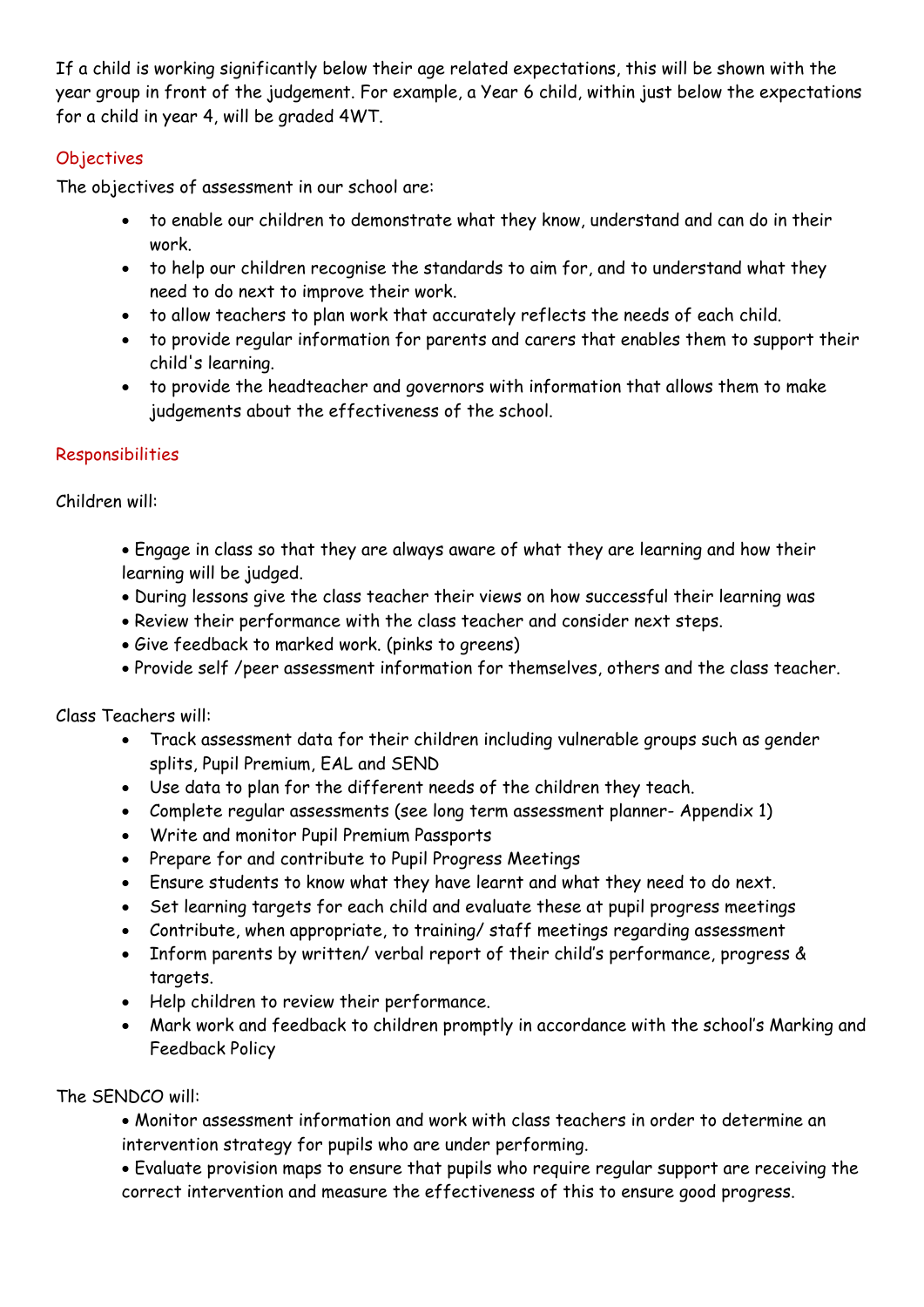The Headteacher/ leadership team will:

- Analyse assessment data with key subject coordinators.
- Analyse Assessment data and feedback to Class Teachers through Pupil Progress Meetings
- Monitor provision maps alongside the SENCO.
- Ensure that all staff have the resources and time to fulfil their responsibilities.
- Monitor standards through planning, book trawls, learning walks and lesson observations alongside key subject coordinators.
- Receive and review action plans/ reports from co-ordinator leaders on standards.
- Inform governors of the standards attained by the school.

Parents should:

- Read reports and consider the next steps how they can support their child and respond to them where appropriate.
- Attend parent/teacher consultations when necessary,
- Inform their child's class teacher of any concerns they may have regarding their child's learning.

## Feedback to pupils

Feedback is very important, as it informs pupils how well they have done, and what they need to do next in order to improve their work. Verbal feedback is given whenever possible - usually when the children are working during the lesson- although sometimes feedback might be given at the beginning of the next lesson. When lesson time does not allow for verbal feedback, comments may be written on the children's work during the marking process. Where possible, marking takes place alongside the child. (See Feedback and Marking Policy for more details).

## Whole School Tracking System

The Headteacher, informed by class teachers, maintains a tracking system for reading, writing and maths for all pupils across the school (Otrack). This is updated termly and is used, to set pupils annual targets. The tracking system is used to analyse and evaluate pupil progress. Outcomes of this analysis inform targets, interventions, use of resources, CPD and performance management. The Headteacher produces a pupil progress report termly which evaluates progress of all cohorts and groups and is in turn used to inform areas of focus on the School Development Plan. Data for year groups and whole school data (progress & attainment) is shared with governors termly in the Headteacher's report to governors.

## Planning for assessment

Clee Hill Community Academy plan in a 2 or 3 year cycle to ensure all areas of the National Curriculum are covered. Through a creative curriculum, teachers look for ways in which the curriculum can be linked effectively to ensure that learning is relevant, inspiring, thought provoking and of interest to the pupils.

Our lesson plans make clear the expected outcomes for each lesson. Teachers might share the lesson's learning objective with the children (in the form of a WALT: We Are Learning To) however only if this improves learning. They may also indicate the way in which the activity is linked to the learning objective and the criteria against which the work will be judged.

Teachers ask well phrased questions and analyse pupils' responses to find out what they know, understand and can do, and to reveal their misconceptions. We take note of those individual children who do not achieve at the expected level for the lesson, and we use this information when planning for the next lesson. We also keep this information as a record of the progress made by the class.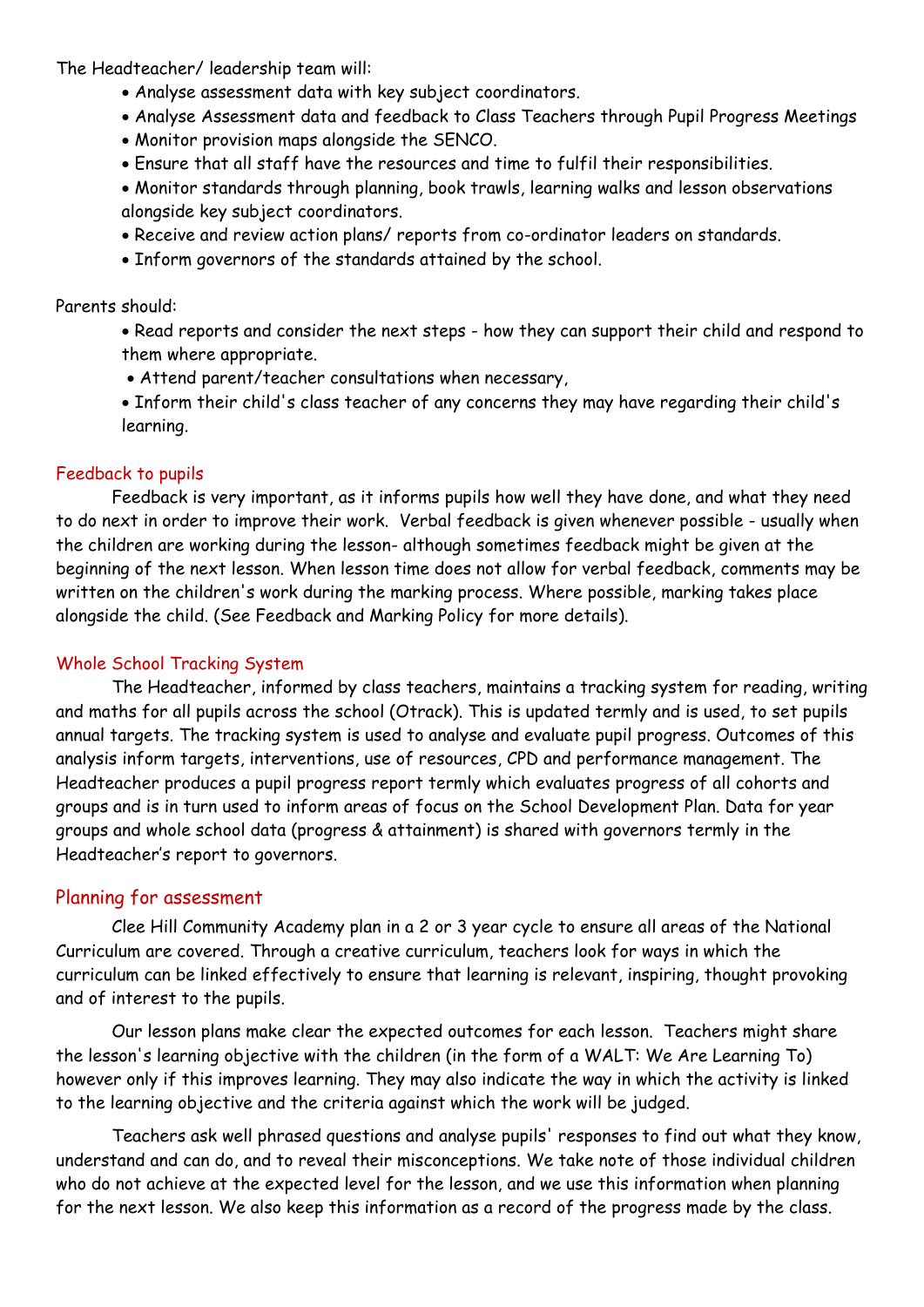#### Target-setting

Literacy and Numeracy targets are set at the beginning of the year by class teachers and shared at pupil progress meetings. Tracking & target setting data are used to follow and evaluate children's progress. This supports the identification of underachieving groups/individuals and the additional support needed. Pupil's end of year targets can also be found in the front of pupil's work books.

Staff and pupils also to set targets, linked to their individual areas of development. These targets might be verbal or written in feedback marking and are reviewed with the children on a regular basis. Older children often review their targets with peers to encourage them to work together and share evidence of progress. Current attainment, progress and parent-friendly targets are also shared in termly reports and during parents' evening.

#### Long term assessment planner

A number of assessments take place throughout the year, although this is constantly under review with staff to ensure that assessments are beneficial to the learning process. The School is constantly reviewing teacher workload and making changes to reduce unnecessary marking or assessments. Assessment data is added to O-track termly and reviewed at Pupil Progress Meetings.

As a school we believe that assessments should feed into teaching and learning and should not be seen as an 'add on'. Formal assessments should provide guidance for teachers but ultimately teachers are trusted to give their own professional judgement. Through internal and external moderation and professional dialogue we ensure that consistent and accurate judgements are made.

#### Early Years Foundation Stage

In the EYFS, regular assessments take place to inform adaptation of planning and provision. Observations may be recorded on EYLOG or written notes using 'The Child Development Matters and the Early Learning Goals' as a guidance (see Early Years Policy). **Baseline observations are carried out when a child enters Nursery/ Reception within the first six weeks. This is used to inform provision to support individual areas of weakness and strength.** 

#### Parent Consultations and Reports

We have a range of strategies that keep parents and carers fully informed of their child's progress in school including class dojo, termly reports and parents' evening. Reports are sent each term, followed by/ or as part of Parent Consultations. Termly reports clearly show the child's current attainment, progress and clear targets for parents. We also include a space for parental feedback. In summer reports for pupils in Reception, Year 1, Year 2 and Year 6, we also provide details of the levels achieved in the National Curriculum tests/ Phonics Screening results or Early Learning Goals. As a result of our consultations and reports:

• Parents and children should be able to identify their child's strengths and areas for development.

• Parents and children should have clear next steps.

Parents of children in the Nursery have consultations arranged through the term so they can come into class and discuss their child's learning journey. 'Two Year Old Check' reports are sent within the year that the child is 2. Depending on the amount of time a child attends the Nursery setting, the timing of when this report is issued will vary. Parents are welcome to make an appointment at any time during the school year should they have a particular concern they wish to discuss.

#### Inclusion and assessment for learning

Our school aims to be an inclusive school. We actively seek to remove the barriers to learning and participation that can hinder or exclude individual pupils, or groups of pupils. We achieve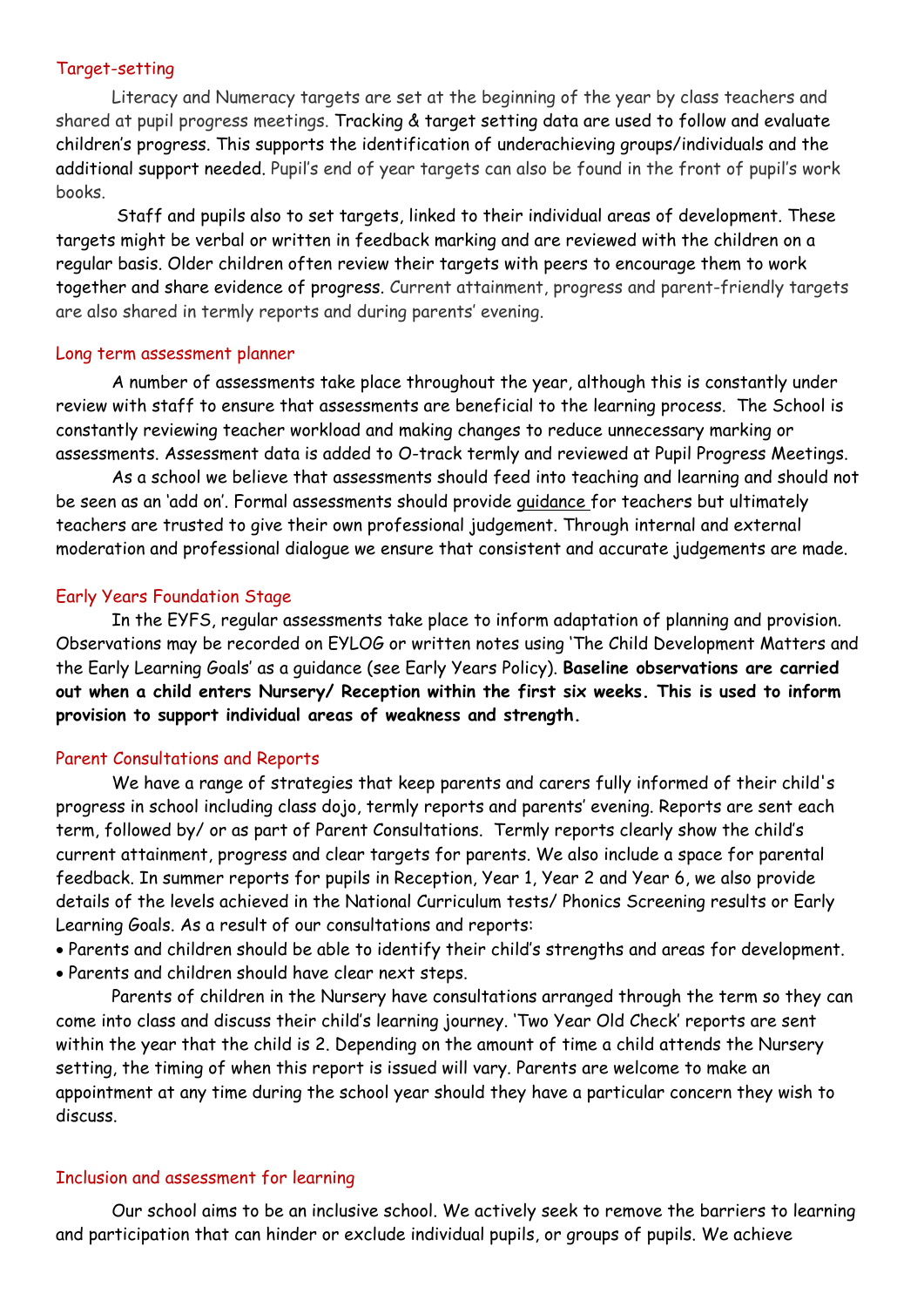educational inclusion by continually reviewing what we do, by monitoring data, and through asking ourselves questions about the performance of these individuals and groups of pupils. In this way, we make judgements about how successful we are being at promoting racial and gender equality and including pupils with disabilities or special educational needs. Benchmarking provision maps are used to measure the progress of SEND pupils.

## Moderation

Standardisation and moderation processes (both internally and with local schools) take place regularly to ensure accurate and consistent judgements. This includes moderation with other local primary schools and our local secondary school, as we believe there should be a common understanding of standards right through the education process.

During termly benchmarking staff meetings, teachers moderate judgements and consider next steps to move learning forward. By doing this, we ensure that we make consistent judgements about standards throughout the school.

#### Monitoring and review

Senior staff monitor pupils' overall progress on a regular basis so that potential underachievement can be identified and addressed as soon as possible. Our assessment coordinator, Mrs Ceri Little, is responsible for monitoring the implementation of this policy.